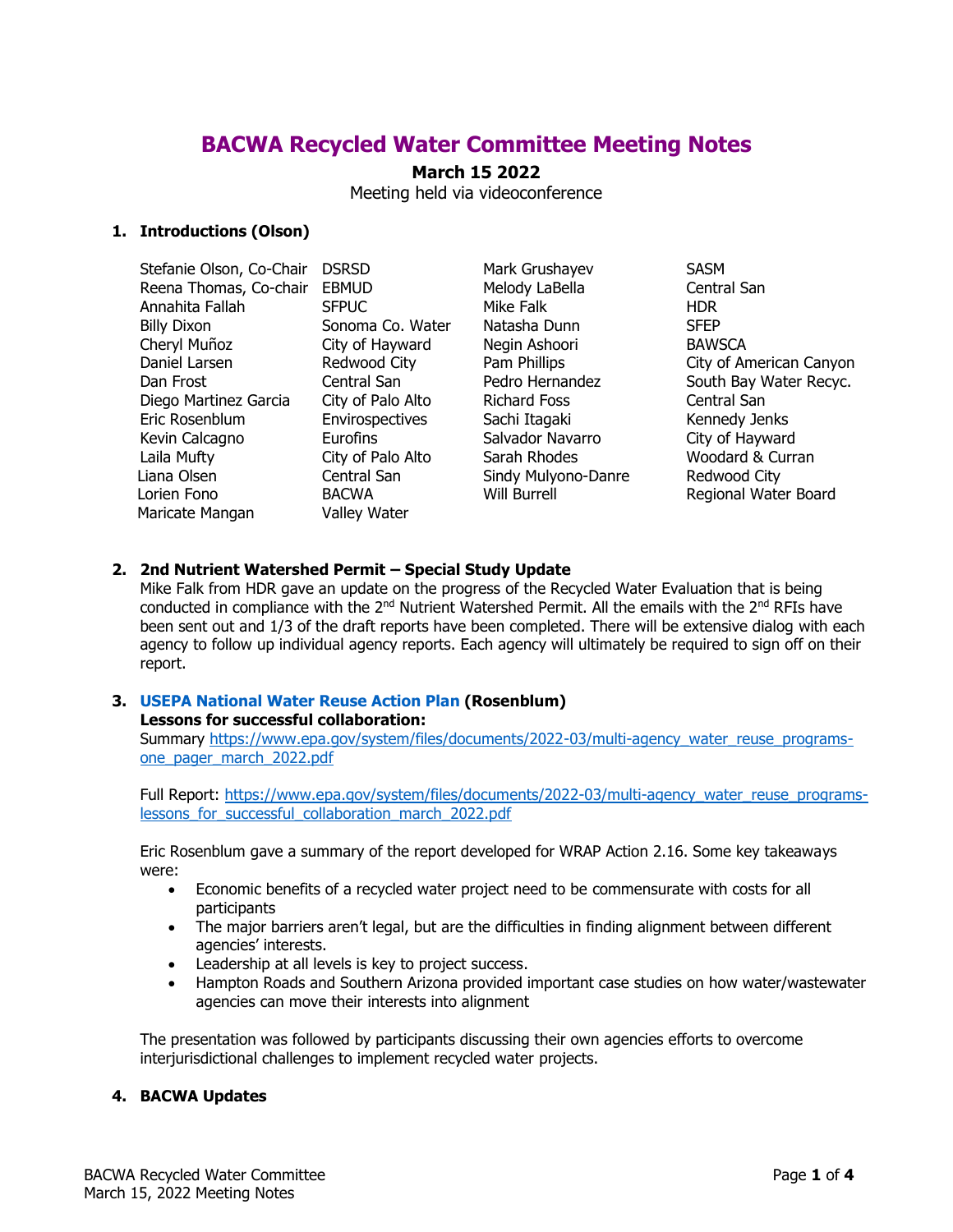- BACWA's Annual meeting is open for [registration](https://docs.google.com/forms/d/e/1FAIpQLSeE6mbOZ0PbTFVtWD42-Ka3KyjXAve86hCpbIa4WP0MKGqk3w/viewform) and will be held May 6.
- BACWA is moving ahead with the second phase of its PFAS special study which will look at upstream sources of PFAS to POTW influent.

## **Funding Opportunities**

# **Federal** (Sachi Itagaki, KJ):

USBR:

- WaterSmart: The Bipartisan Infrastructure Law contains \$1 billion over five years for water reclamation and reuse projects, including \$550 million for the Title XVI Water Reclamation and Reuse Program and \$250 million for water desalination projects. \$250m is allocated for desalination in next years budget including sources from both ocean and brackish water. These projects require an approved Feasibility Study. Two of the funding opportunities released in January are for Title XVI projects, including one funding opportunity for projects authorized by Congress in standalone legislation and one funding opportunity open to projects eligible under the Water Infrastructure Improvements for the Nation (WIIN) Act. Funding opportunities invite sponsors of eligible projects to apply for up to 25% of the costs of planning, design, and construction scheduled for the next three years. For WIIN Act Title XVI projects and WIIN Act Desalination Construction projects, Reclamation has increased the total amount of funding for any one project to \$30 million. In contrast, the maximum amount of funding for a Title XVI project authorized by Congress is set by statute and is typically \$20 million. USEPA
- WIFIA Loans EPA can provide up to 49% of project costs to fund large projects > 20m- 2 step process  $-$  Agencies submit a letter of interest; then may receive invitation for application. There is a \$100k+ processing fee for technical/financial/environmental review.
- SRF 5 year plan includes the following allocations: CWSRF emerging contaminants \$1b DWSRF General supplemental \$11.7b DWSRF emerging contaminants \$4b DWSRF lead service fund - \$5b

# **State**

State of CA-

- SWRCB
	- o CWSRF \$600m/year funding capacity recently
	- o DWSRF \$300m/year funding capacity recently priority on public health
	- $\circ$  Water Recycling Funding Program Prop 1 and Prop 68 grant funds are encumbered
	- $\circ$  State Budget \$650m WW, \$650m DW (focus DAC); \$100m PFAS \$350m for GW clean up and water recycling project - includes \$100m for future; \$20m Mexico border rivers
- IUP process to continue submitted to EPA to receive funds deadline for submitting applications is 12/31 of each year to get on following year IUP.
- RW Feasibility Planning grants up to \$150k with 50% match rolling availability

### DWR

In December, DWR released a final solicitation package for Round 2 of **IRWMP Prop 1 funding**, which states that approximately \$182 million will be made available for implementation grant awards in Round The BAIRWMP Process and Planning Committee plans to submit an application for the solicitation and has met to discuss how projects will be selected for the application.

- Prop 1 IRWM Funding final Round 2 PSP in April 2022
- \$192m total remaining
- In SF Bay \$6.5m DAC; \$22.75m for general IRWM
- An agency's project needs to be in IRWM plan and engaged with IRWM group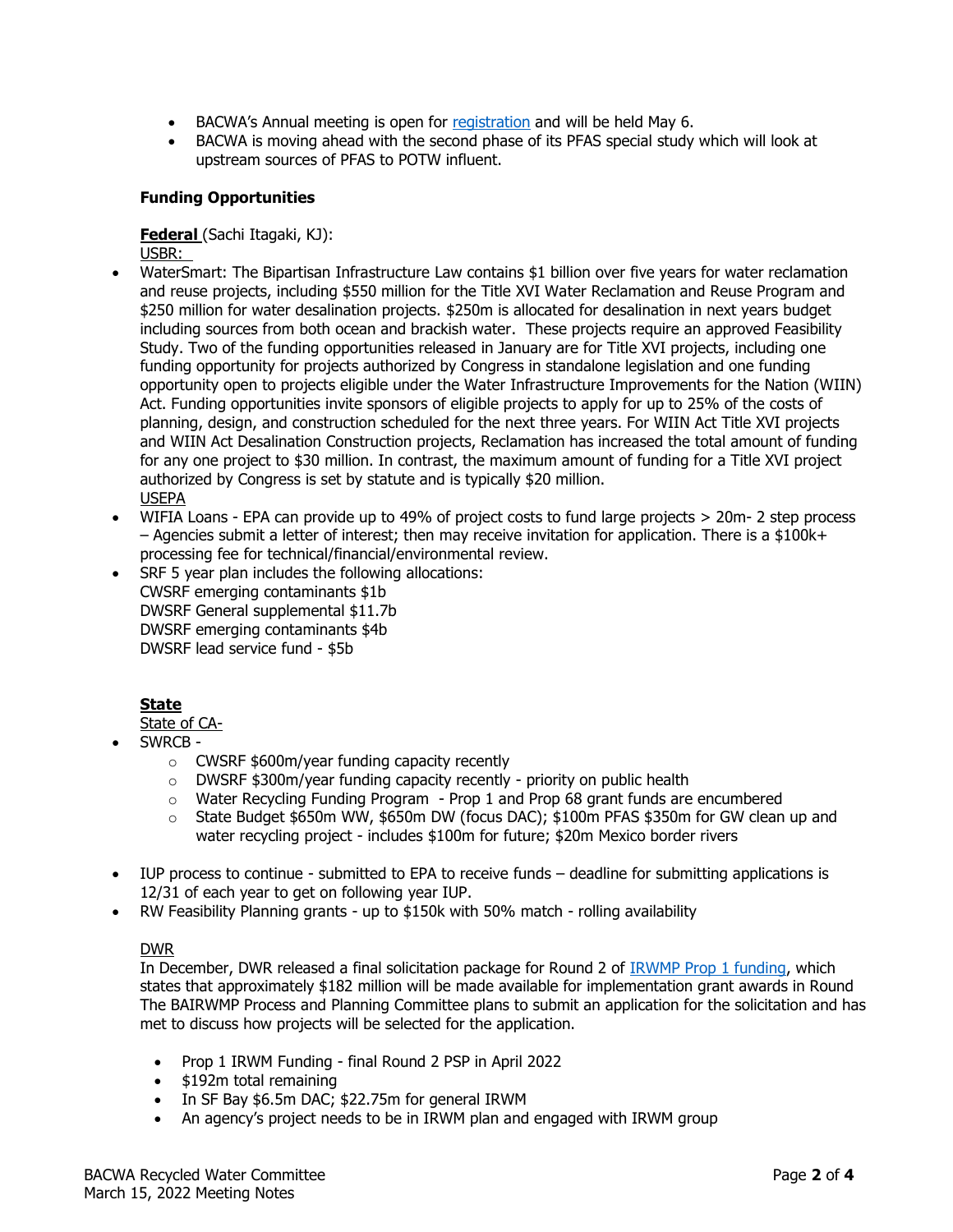Any project seeking funding through the State Revolving Fund needs to comply with the American Iron [and Steel Act.](https://www.waterboards.ca.gov/water_issues/programs/grants_loans/srf/docs/ais_compliance.pdf) Agencies should familiarize themselves with these requirements, which requires compliance documentation from vendors.

# **5. Site Supervisor Training Update**

The committee is moving forward with plans to conduct a site supervisor training video series in calendar year 2022. The BACWA Executive Board agreed to allocate funding in the FY23 budget to hire a video editor. The Board will give final approval once a scope of work and budget are developed. The initial concept is to develop 4 videos, each about 10 minutes long. Anyone interested in helping with video production should contact Stefanie Olson.

## **6. Legislation and Regulatory Update (Reena Thomas, EBMUD)**

- Update from the WaterReuse California Leg/Reg committee:
	- AB 2787 (Quirk) Microbeads/microplastics
		- i. Bill expands on CASA's bill to regulate microbeads/microplastics
		- ii. Keep it out of sewers and recycled water
		- iii. Committee recommends support position
	- AB 2811 (Bennett) Onsite reuse/dual plumbing
		- i. WRCA concerned with requirement that by 2025 water board shall develop programs if not already developed locally, and requirement of onsite reuse for large commercial developments
		- ii. WRCA concerned with supporting State mandated water recycling programs across the board
		- iii. Members voiced concerns with mandate as onsite reuse is not always the preference to centralized reuse, local entity should make the determination
		- iv. Concerned with bill language that agencies have to show adverse impact in order to avoid State mandate
		- v. Committee recommends considering oppose unless amended position, put together a working group to evaluate
	- AB 2387 (E. Garcia) Climate Bond
		- i. Bill unlikely to move forward, currently State has surplus so why take on more debt.
	- SB 991 (Newman) Design build
		- i. Bill to allow for progressive DBB for larger public works projects (water, WW, recycled water included), selection process based on qualifications, owner-controlled process
		- ii. Gives broad authority to larger projects to have this alternative process of DBB as an option that can offer cost savings
		- iii. Metropolitan has separate bill to allow Met to use DB for projects
		- iv. Committee recommends support of the bills, but continue to review and make adjustment as needed
		- v. CASA and ACWA are taking support position
	- SB 1144 (Wiener) Water efficiency and quality assessment reports
		- i. Graywater provision caught WRCA's attention
		- ii. Bill deals with assessing water efficiency, and assessing and remediating for lead pipes and water quality issues, in public state buildings and schools
		- iii. Bills also includes that State buildings and schools should evaluate and implement graywater for landscape irrigation
		- iv. Recycled water is not included in the bill
		- v. Committee recommends a watch position for now, consider whether to include recycled water as landscape irrigation option
	- SB 12
		- i. Senator McGuire may be amending bill to include provisions requiring use of heat resistant materials for water infrastructure in high fire hazard areas